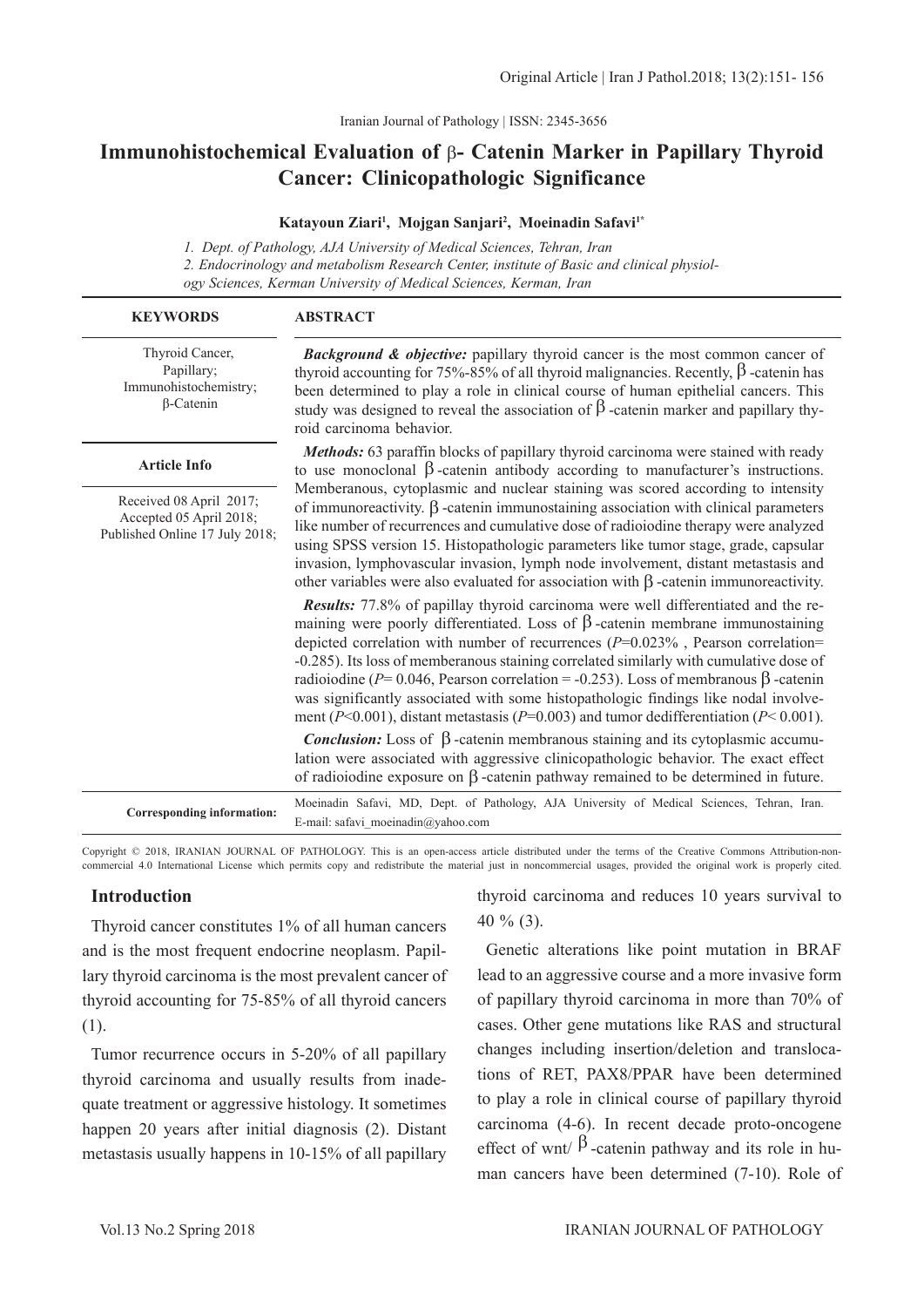$β$ -catenin in propagation, renewal and regeneration of epithelial tumors have also been highlighted.

Thyroid cancers have different clinical course in such a way that some of them require surgical treatment and radioiodine therapy once while others may need several courses of surgical treatment and radioiodine therapy due to disease recurrence. On the other hand, with respect to lack of  $β$ -catenin overexpression in 33% of papillary thyroid carcinoma and possible role of radioiodine exposure in aggressive behavior of thyroid cancer, this question strikes mind whether  $\beta$ -catenin plays a role in recurrence, clinical course and prognosis of papillary thyroid carcinoma.

## **Material and Method**

#### **Tumor Specimens**

We selected 63 patients with the diagnosis of papillary thyroid carcinoma from 2009 to 2015 in an endocrine research center and obtained their paraffin blocks from pathology ward. Patients clinical data such as number of surgeries, number of radioiodine therapies, cumulative dose radioiodine were retrieved from medical files. All histologic sections were reviewed by two separate pathologists to confirm the diagnosis and reevaluate histologic subtype, tumor grade, multifocality, encapsulation, capsular invasion, extrathyroid extension, lymphovascular invasion, lymph node involvement, distant metastasis, additional pathologic findings and tumor stage based on American Joint Commission on Cancer 7<sup>th</sup> edition.

### **Immunohistochemistry**

Paraffin blocks were cut into 4µm sections and were deparaffinized in for 15 min. A 3% hydrogen peroxide was utilized for blocking endogenous peroxide activity. Subsequently, antigen retrieval was fulfilled by using EDTA buffer (pH=8). Then sections were incubated with ready to use monoclonal antibody reactive with β -catenin for 1 hour. Envision secondary antibody was used to react with 3,3-diaminobenzidine (DAB) to visualize immunostain.

## **Marker Scoring**

 $β$ -Catenin immunoreactivity with membrane, cyto-

plasm and nucleus were evaluated separately. A histological score (H score) was defined for membranous staining which was calculated multiplying percent of stained cells by the intensity of staining  $(0=$  no stain, 1+=weak but detectable, 2+=distinct, 3+= intense). Cytoplasmic β -catenin staining was scored as nil, mild, moderate and severe. Nuclear β -catenin staining was simply reported as negative versus positive (11). Due to paucity of tumor cells with cytoplasmic and nuclear  $β$ -catenin reaction, H score system was not applied for these variables. Memberanous staining of normal follicular epithelial cells of thyroid gland was considered as internal control and stromal cells' reaction in the background was considered as non-specific reaction. In addition, a case of fibromatosis was also used as the positive control in each immunohistochemistery run ro reaasure the correct procedure and lack of inhibibitors.

#### **Statistical Analysis**

β -Catenin cytoplasmic and nuclear immunostaining were regarded as categorical data , thus chi square , fisher exact test and one way ANOVA or its equivalent for non-parametric variables, Kruskal Wallis test, were used to analyze relevant data. On the other hand, β -catenin immunoreactivity was considered as a continuous numerical variable, therefore student t test, one way analysis of variance and Pearson correlations were applied for statistical assessment. Commercially available statistic software, SPSS version 15, was utilized to perform statistical analysis. P value less than 0.05 was considered to be statistically significant.

## **Results**

In the 63 papillary thyroid carcinoma cases, female predominance with male to female ratio of 1:6.8. Classic papillary thyroid carcinoma was the most frequent histological subtype (73%) followed by follicular variant (11.1%), papillary microcarcinoma (6.3%), solid variant (4.8%), oncocytic type (3.2%), and tall cell variant (1.6%). Most of them fell in well differentiated category (77.8%) and the remaining were poorly differentiated (table 1).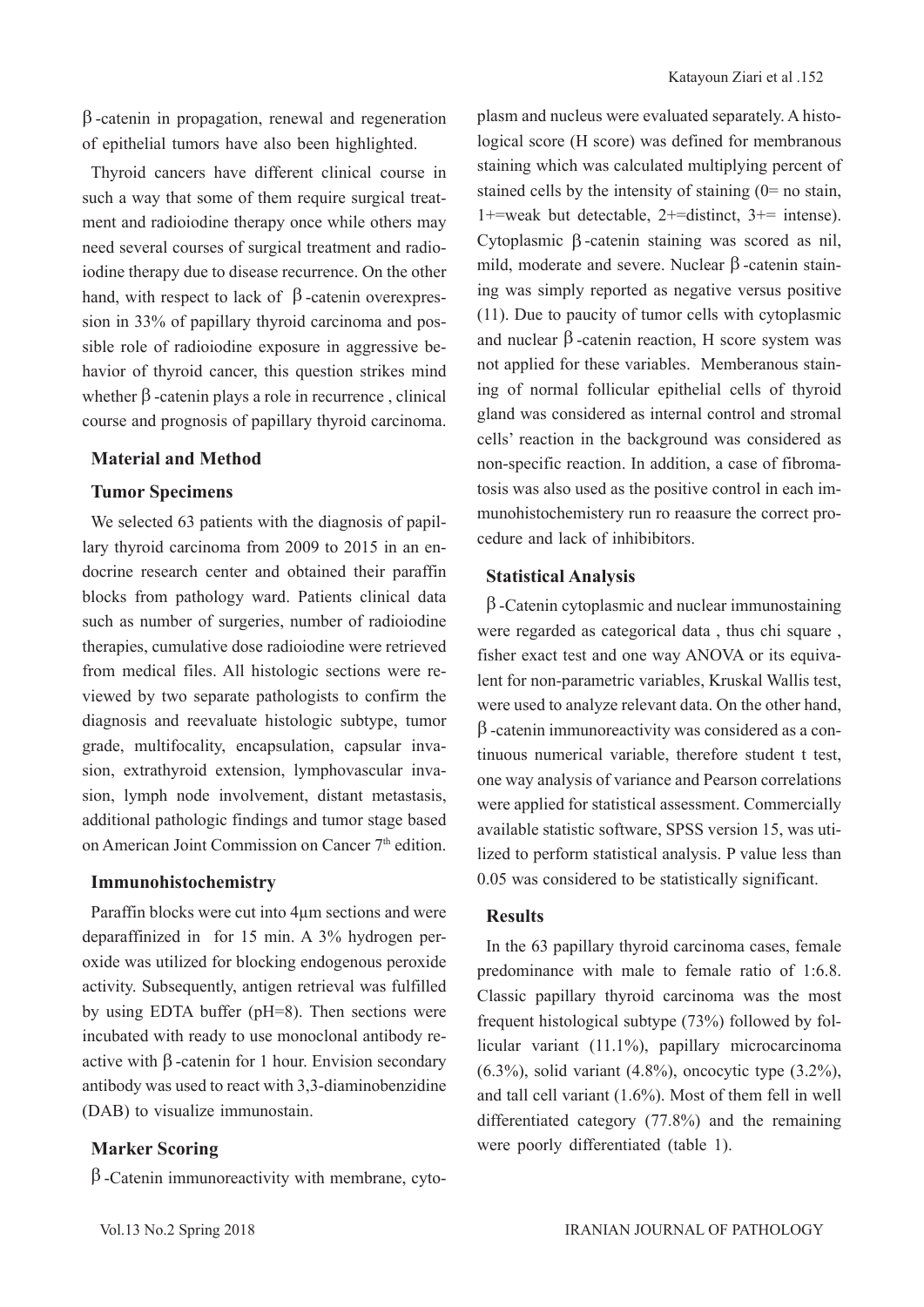|  |  | Table 1. Frequencies of demographic and other variables |  |  |
|--|--|---------------------------------------------------------|--|--|
|  |  |                                                         |  |  |

| <b>Variable</b>                                   | Frequency                     |                               |  |  |
|---------------------------------------------------|-------------------------------|-------------------------------|--|--|
| sex                                               | Male (12.7%)                  | Female (87.3%)                |  |  |
| Histologic subtype of papillary thyroid carcinoma | Classic $(73%)$               | Non-classic $(27%)$           |  |  |
| <b>Tumor differentiation</b>                      | Well differentiated (77.8%)   | Poorly differentiated (22.3%) |  |  |
| <b>Concomitant non-neoplastic finding</b>         | Hashimoto thyroiditis (38.1%) | Nodular goiter (34.9%)        |  |  |

 In terms of β-catenin membranous immunoreactivity, there was a significant correlation between loss of membranous stain and number of tumor recurrences (*P*=0.023, Pearson correlation=-0.285). There was a similar trend between number of surgeries and loss of β -catenin membranous stain intensity (*P*=0.03, Pearson correlation  $= -0.365$ ). The correlation was also similarly significant between cumulative dose of radioiodine required for post-operative treatment

and the loss of membranous β -catenin immunoreactivity  $(P=0.046,$  Pearson correlation=  $- 0.253$ ). There was a significant relationship between some histopatholgic parameters and memberanous staining of β -catenin which are summarized in table 1.

This relationship was not significant for tumor size, histopathologic subtype and non-tumoral concomitant pathologic findings.

|  |  | Table 2. $\beta$ -Catenin memberanous immunoreactivity relationship with prognostic histopathologic parameters |  |  |  |  |  |  |  |
|--|--|----------------------------------------------------------------------------------------------------------------|--|--|--|--|--|--|--|
|--|--|----------------------------------------------------------------------------------------------------------------|--|--|--|--|--|--|--|

| <b>Histopathologic Parameter</b> | $\beta$ -Catenin membranous immunoreactinity (H score mean $\pm SD$ in<br>paranthesis) |                                              |           |  |  |  |
|----------------------------------|----------------------------------------------------------------------------------------|----------------------------------------------|-----------|--|--|--|
| <b>Nodal Involvement</b>         | Yes $(133.5\pm 45.7)$                                                                  | No( $175.4\pm 29.8$ )                        | P < 0.001 |  |  |  |
| <b>Metastasis</b>                | Yes $(102\pm21.6)$                                                                     | No $(161.5\pm40.9)$                          | $P=0.002$ |  |  |  |
| Lymphovascular invasion          | Yes $(139.2\pm 43.7)$                                                                  | No $(170.8 \pm 37.1)$                        | $P=0.003$ |  |  |  |
| <b>Tumor differentiation</b>     | Well differentiated tumor $(168.7 \pm 29.5)$                                           | Poorly differentiated tumor $(115 \pm 55.8)$ | P<0.001   |  |  |  |

With regard to cytoplasmic  $\beta$ -catenin immunostainig, there was significant statistical relationship between intensity of β -catenin cytoplasmic immunoreactivity and number of surgeries (0.005) number of recurrences (*P*=0.008) number of involved lymph nodes (*P*=0.003) distant metastasis (*P*<0.001) and tumor dedifferentiation (*P*=0.005).

None of the cases showed true nuclear staining for β -catenin, however nuclear pseudoinclusions were remarkably immunoreactive for β -catenin in several cases. No significant relationship between this pattern of staining and clinicopathologic parameters was found.





Vol.13 No.2 Spring 2018 IRANIAN JOURNAL OF PATHOLOGY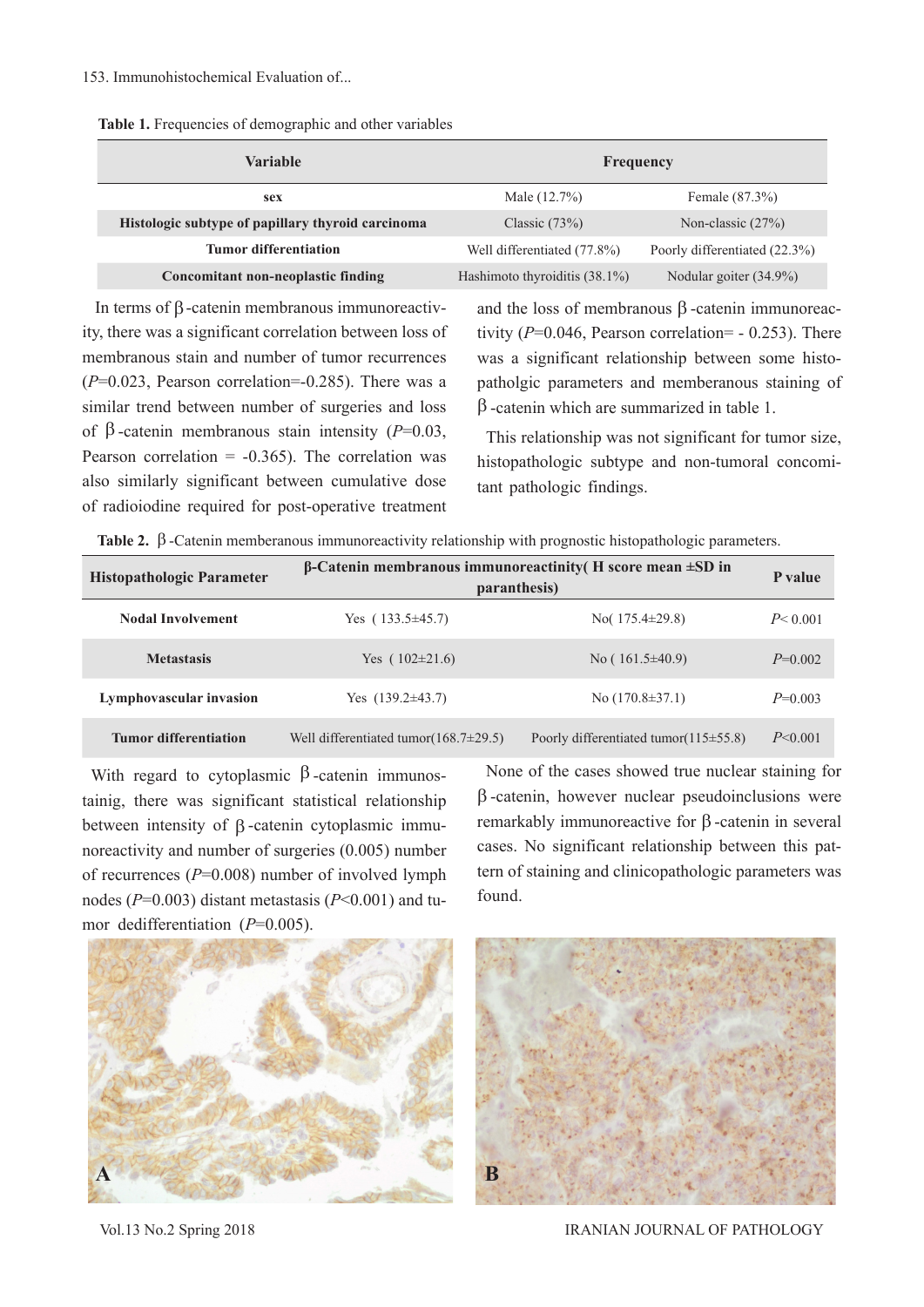

#### **Discussion**

In this study, there was a female to male predominance. Classic papillary thyroid carcinoma was the most frequent subtype followed by follicular variant, papillary microcarcinoma, solid type, oncocytic and tall cell variants. Loss of memberanous β -catenin imunoreactivity was correlated with number of recurrences, number of surgeries and cumulative dose of radioiodine. There was a significant relationship between loss of memberanous β -catenin staining and histopathologic parameters like lymphovascular invasion, lymph node involvement, distant metastasis, and tumor dedifferentiation. Cytoplasmic β -catenin immunostaining nearly led to similar results.

Wnt signaling pathway consists of three different components: one canonical or β -catenin dependent on and two β -catenin independent ones. The former, Wnt/β -catenin, plays an important role in cancer initiation and propagation.  $β$ -catenin is normally localized in cell adherens junctions which are bound to E cadherin (12-14). When Wnt pathway is activated,  $β$ -catenin is released and accumulates in cytoplasm, then it can enter the nucleus and regulate genes involved in proliferation such as cyclin D1 and c-myc (15).

 In this study, loss of membranous β -catenin and cytoplasmic accumulation was significantly associated with clinical and histopathologic prognostic factors such as number of recurrences, lymph node involvement and distant metastasis. No significant nuclear staining was detectable in this study. Thus it could be concluded that initial part of  $\beta$ -catenin pathway,

#### **Figure1.**

A- strong memberanous β -catenin immunoreactivity in a primary well differentiated papillary thyroid carcinoma without lymph node and distant metastasis (x400 counterstained by hematoxyline).

B- Moderate to severe dot like cytoplasmic  $β$  catenin immunostaining and loss of its membranous reaction in a case of poorly differentiated papillary thyroid carcinoma with trabecular pattern and distant metastasis( x400 counterstained by hematoxyline).

C- Strong pseudonuclear inclusion staining in a case of typical well differentiated papillary thyroid carcinoma (x400 counterstained by hematoxyline)

E-cadherin bound part, plays a more remarkable role in papillary thyroid cancer progression. Cellular discohesiveness is underlying cause of cancer dissemination. On the other hand E-cadherin and β -catenin binding is important in cell to cell adhesion. Logically, the loss of this complex leads o cancer propagation. In a recent survey by Zhang et al,β -catenin expression was higher in nodal metastasis compared to primary tumors, however this difference did not reach a statistical significant level (16). In a study which was conducted by Gracia-Rostan et al, it was showed that memberanous  $β$ -catenin was significantly lower in thyroid carcinomas comparing to benign thyroid lesions such as follicular adenomas. Similarly, they observed that loss of memberanous β -catenin was associated with tumor dedifferentiation (11). Membranous H-score in their study for well differentiated carcinoma (199  $\pm$  90) was higher comparing to poorly differentiated carcinoma (114  $\pm$  70). Although, their H score for well differentiated carcinoma was higher comparing to present study (168), this score for poorly differentiated carcinoma was close to current study (115) and both of them showed a significant reduction of the memberanous β -catenin H score during transition of thyroid carcinoma from a well differentiated tumor to a poorly differentiated neoplasm.

Present study findings exhibited loss of membrane β -catenin staining in poorly differentiated tumor and lack of nuclear staining in any of them. In a recent study by Sethi K et al, it was claimed β -catenin could be a diagnostic and prognostic factor for papillary thyroid carcinoma (17). In a recent study by Rossi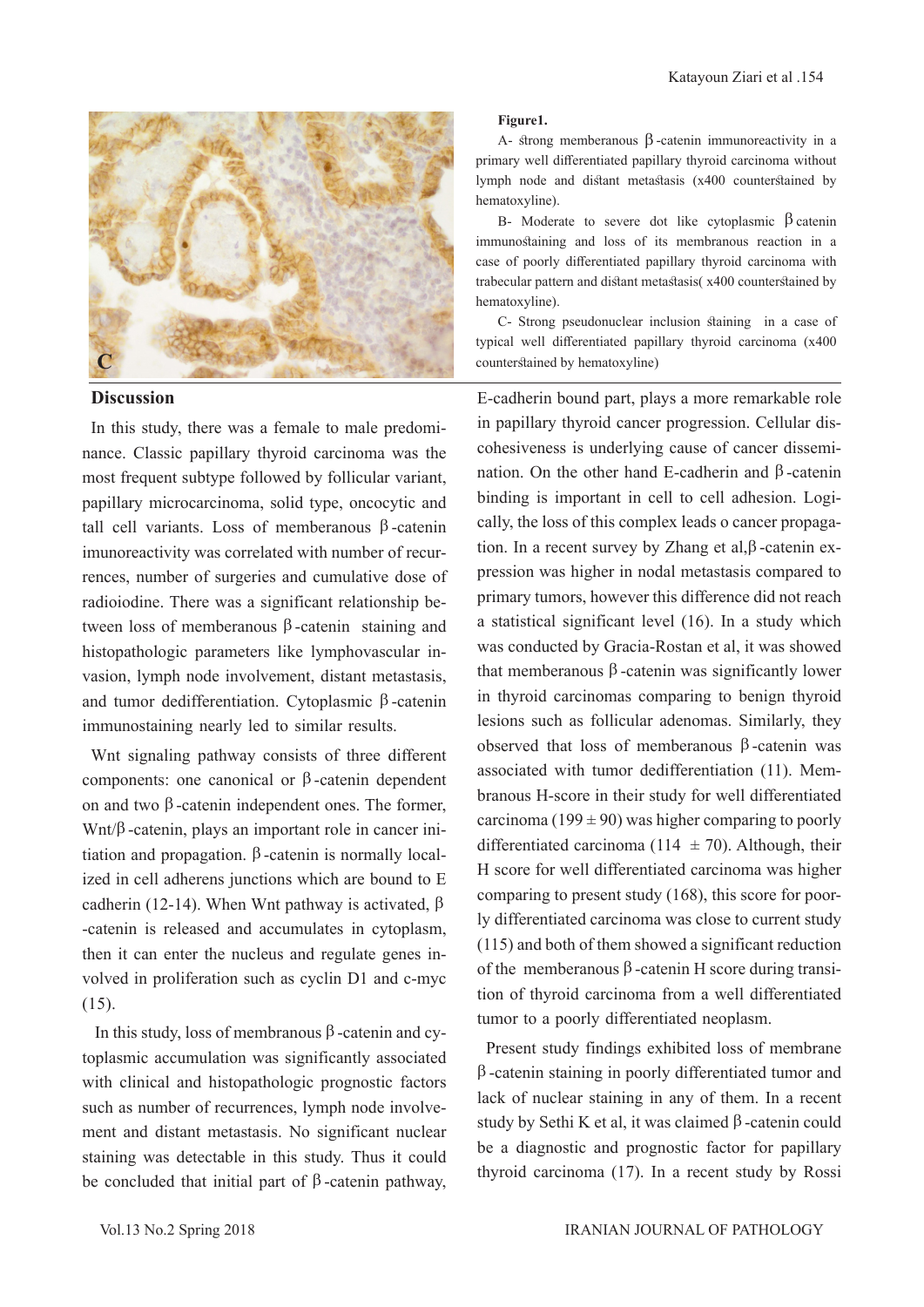155. Immunohistochemical Evaluation of...

et al, it was observed that HBME-1 and Galectin-3 were expressed in poorly differentiated thyroid carcinomas, they also found that  $β$ -catenindid not express in thyroid tumors without differentiation and it was associated with vascular invasion, distant metastasis and higher mortality. Their findings implied to  $\beta$ -catenin prognostic significance (18). Present study findings supported prognostic role of β -catenin but did not suggest its diagnostic utility with exception of its typical pseudoinclusion staining pattern in some cases.

Number of recurrences and subsequent requirement for surgery and radioiodine therapy are considered to be clinical indicators of a papillary thyroid carcinoma behavior. Recurrent disease necessitates reoperation with multiple radioiodine ablative therapy with  $I<sup>131</sup>$ (19-20).Specific biomarker evaluation in lymphatic invasion could predict future papillary thyroid carcinoma recurrences and allow its prevention by applying more aggressive surgery and radiotherapy at the beginning of disease (21-22). There was a significant association between membranous β -catenin loss, then its cytoplasmic accumulation and number of recurrences, number of surgeries and cumulative dose of radioiodine in present study. With regard to radioiodine therapy, its exact role is not determined whether loss of β -catenin demands more doses of radioiodine or its higher cumulative dose could reduce expression of  $β$ -catenin. In a cohort study by Zalboska B et al it was revealed that external and internal exposure to radioiodine per se could lead to papillary thyroid carcinoma (23). Thus it is recommended that to design a study in order to evaluate radioiodine exposure impact on  $β$ -catenin expression.

In conclusion, loss of membranous β -catenin immunostainig and its accumulation in cytoplasm led to aggressive clinicopathologic behavior especially more recurrences, lymphovascular invasion, lymph node involvement and distant metastasis. Although there was a significant statistical relationship between β -catenin immunoreactivity and radioiodine exposure, their exact interaction remained to be determined in future.

# **Conflicts of interest**

The authors declared no conflict of interest.

#### **References**

- 1. Jemal A, Siegel R, Xu J, Ward E. Cancer statistics. CA Cancer J Clin. 2010;60(5):277- 300. [https://doi.org/10.3322/caac.20073](http://mr.crossref.org/iPage?doi=10.3322%2Fcaac.20073) PMID:[20610543](https://www.ncbi.nlm.nih.gov/pubmed/20610543)
- 2. Rotstein L. The role of lymphadenectomy in the management of papillary carcinoma of the thyroid. J Surg Oncol. 2009;99(4):186-8. [https://](https://onlinelibrary.wiley.com/doi/abs/10.1002/jso.21234) [doi.org/10.1002/jso.21234](https://onlinelibrary.wiley.com/doi/abs/10.1002/jso.21234) PMID[:19170045](https://www.ncbi.nlm.nih.gov/pubmed/19170045)
- 3. Lee JH, Lee ES, Kim YS. Clinicopathologic significance of BRAF V600E mutation in papillary carcinomas of the thyroid. Cancer. 2007;110(1):38-46. [https://doi.org/10.1002/](https://onlinelibrary.wiley.com/doi/abs/10.1002/cncr.22754) [cncr.22754](https://onlinelibrary.wiley.com/doi/abs/10.1002/cncr.22754) PMID[:17520704](https://www.ncbi.nlm.nih.gov/pubmed/17520704)
- 4. Nikiforov YE. Thyroid carcinoma: molecular pathways and therapeutic targets. Mod Pathol. 2008;21(S2):S37-43. [https://doi.org/10.1038/](https://www.nature.com/articles/modpathol200810) [modpathol.2008.10](https://www.nature.com/articles/modpathol200810) PMID[:18437172](https://www.ncbi.nlm.nih.gov/pubmed/18437172) PMCid:[PMC2673022](http://www.ncbi.nlm.nih.gov/pmc/articles/PMC2673022)
- 5. Witt RL, Ferris RL, Pribitkin EA, Sherman SI, Steward DL, Nikiforov YE. Diagnosis and management of differentiated thyroid cancer using molecular biology. Laryngoscope. 2013;123(4):1059-64. [https://doi.org/10.1002/](https://onlinelibrary.wiley.com/doi/abs/10.1002/lary.23838) [lary.23838](https://onlinelibrary.wiley.com/doi/abs/10.1002/lary.23838) PMID:[23404751](https://www.ncbi.nlm.nih.gov/pubmed/23404751)
- 6. Kimura ET, Nikiforova MN, Zhu Z, Knauf JA, Nikiforov YE, Fagin JA. High Prevalence of BRAF Mutations in Thyroid Cancer Genetic Evidence for Constitutive Activation of the RET/PTC-RAS-BRAF Signaling Pathway in Papillary Thyroid Carcinoma. Cancer Res. 2003;63(7):1454-7. PMID[:12670889](https://www.ncbi.nlm.nih.gov/pubmed/12670889)
- 7. Polakis P. The many ways of Wnt in cancer. Curr Opin Genetics Dev. 2007;17(1):45- 51. [https://doi.org/10.1016/j.gde.2006.12.007](https://www.sciencedirect.com/science/article/pii/S0959437X06002413?via%3Dihub) PMID:[17208432](https://www.ncbi.nlm.nih.gov/pubmed/17208432)

8. Chiu CG, Chan SK, Fang ZA, Masoudi H, Wood-Baker R, Jones SJ, et al. Beta-catenin expression is prognostic of improved non–small cell lung cancer survival. Am J Surg Pathol. 2012;203(5):654-9. [https://doi.org/10.1016/j.](https://www.americanjournalofsurgery.com/article/S0002-9610(12)00049-9/fulltext) [amjsurg.2012.01.002](https://www.americanjournalofsurgery.com/article/S0002-9610(12)00049-9/fulltext) PMID[:22402266](https://www.ncbi.nlm.nih.gov/pubmed/22402266)

9. Zaid KW. Immunohistochemical assessment of E-cadherin and β-catenin in the his